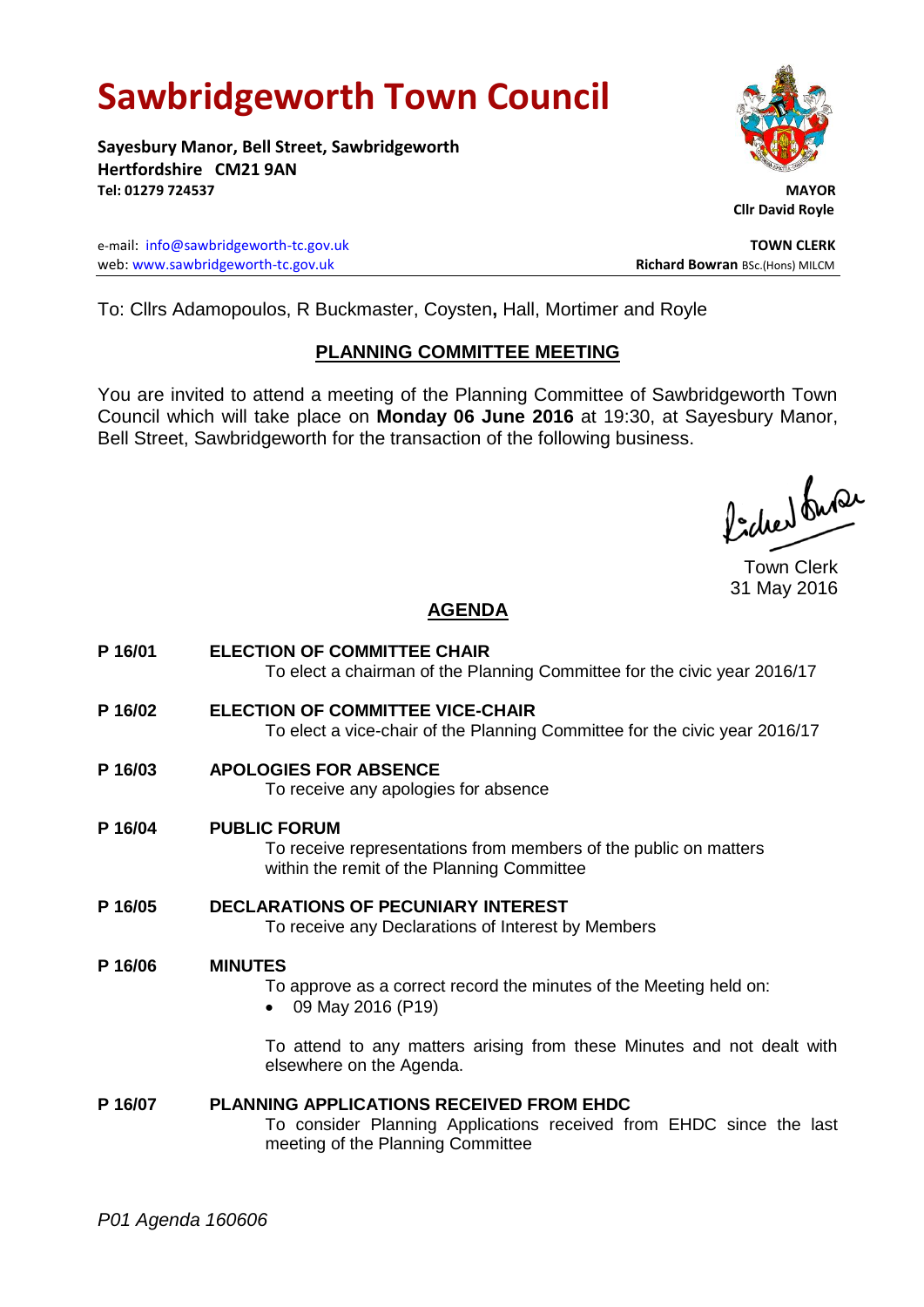## **3/16/0598/HH 20 Brook Lane, CM21 0EL**

[Demolition of garage and car port. Raising of roof and creation of first floor. Single and](https://publicaccess.eastherts.gov.uk/online-applications/applicationDetails.do?activeTab=documents&keyVal=O3Z81GGLJ1M00)  [two storey front, side and rear extensions. Alterations to front to create 4no parking](https://publicaccess.eastherts.gov.uk/online-applications/applicationDetails.do?activeTab=documents&keyVal=O3Z81GGLJ1M00)  [spaces.](https://publicaccess.eastherts.gov.uk/online-applications/applicationDetails.do?activeTab=documents&keyVal=O3Z81GGLJ1M00)

**\_\_\_\_\_\_\_\_\_\_\_\_\_\_\_\_\_\_\_\_\_\_\_\_\_\_\_\_\_\_\_\_\_\_\_\_\_\_\_\_\_\_\_\_\_\_\_\_\_\_\_\_\_\_\_\_\_\_\_\_\_\_\_\_\_\_**

**Applicant:** Mr and Mrs M Giogiella

## **3/16/0989/FUL Willow Court, London Road, CM21 9FD**

[Change of use and conversion of existing integral garage to create a 1 bedroom](https://publicaccess.eastherts.gov.uk/online-applications/applicationDetails.do?activeTab=summary&keyVal=O68MOFGLJNH00)  [residential dwelling](https://publicaccess.eastherts.gov.uk/online-applications/applicationDetails.do?activeTab=summary&keyVal=O68MOFGLJNH00)

**Applicant:** Mr A Barham

## **3/16/0995/HH Lower Hamptons, 92A Station Road, CM21 9JY**

[Erection of detached garage](https://publicaccess.eastherts.gov.uk/online-applications/applicationDetails.do?activeTab=summary&keyVal=O6AI3YGL00B00) **Applicant:** Mr & Mrs Kent Thirley

## **3/16/1009/HH 10 Falconers Park, CM21 0AU**

[Erection of garage to side elevation](https://publicaccess.eastherts.gov.uk/online-applications/applicationDetails.do?activeTab=summary&keyVal=O6CN3PGLJO200) **Applicant:** Mr Matthew Ashton

#### **3/16/1085/HH 8 Brook Road, CM21 9HA**

Single storey rear extension including flat roof light over the extension and existing ground [floor bedroom](https://publicaccess.eastherts.gov.uk/online-applications/applicationDetails.do?activeTab=summary&keyVal=O6YV47GLJT100)

**Applicant:** Mrs Eileen Scott

#### **3/16/1100/HH Little Beazleys, West Road, CM21 0LJ**

[Replace existing log burner flue with safer doubly lined flue. Increase chimney height by](https://publicaccess.eastherts.gov.uk/online-applications/applicationDetails.do?activeTab=summary&keyVal=O70PRUGLJTO00)  600mm to 1800mm – [increasing the chimney stack by 300mm \(6 bricks\) and the chimney](https://publicaccess.eastherts.gov.uk/online-applications/applicationDetails.do?activeTab=summary&keyVal=O70PRUGLJTO00)  [pot by 300mm](https://publicaccess.eastherts.gov.uk/online-applications/applicationDetails.do?activeTab=summary&keyVal=O70PRUGLJTO00)

**Applicant:** Dr Stephen Hallworth

## **3/16/1101/LBC Little Beazleys, West Road, CM21 0LJ**

[Replace existing log burner flue with safer doubly lined flue. Increase chimney height by](https://publicaccess.eastherts.gov.uk/online-applications/applicationDetails.do?activeTab=summary&keyVal=O70PRZGLJTP00)  600mm to 1800mm – [increasing the chimney stack by 300mm \(6 bricks\) and the chimney](https://publicaccess.eastherts.gov.uk/online-applications/applicationDetails.do?activeTab=summary&keyVal=O70PRZGLJTP00)  [pot by 300mm](https://publicaccess.eastherts.gov.uk/online-applications/applicationDetails.do?activeTab=summary&keyVal=O70PRZGLJTP00)

**Applicant:** Dr Stephen Hallworth

## **3/16/1140/LBC The Chantry, 9 Bell Street, CM21 9AR**

[Removal of column in lounge and part conversion of garage space to utility room](https://publicaccess.eastherts.gov.uk/online-applications/applicationDetails.do?activeTab=summary&keyVal=O7B7IFGLJVO00) **Applicant:** Mr Paul Latimer

## **3/16/1145/LBC The Chantry, 9 Bell Street, CM21 9AR**

[Removal of existing fireplace and surround. Installation of](https://publicaccess.eastherts.gov.uk/online-applications/applicationDetails.do?activeTab=summary&keyVal=O7BINOGLJVT00) new stone surround and wood [burner](https://publicaccess.eastherts.gov.uk/online-applications/applicationDetails.do?activeTab=summary&keyVal=O7BINOGLJVT00)

**Applicant:** Mr Paul Latimer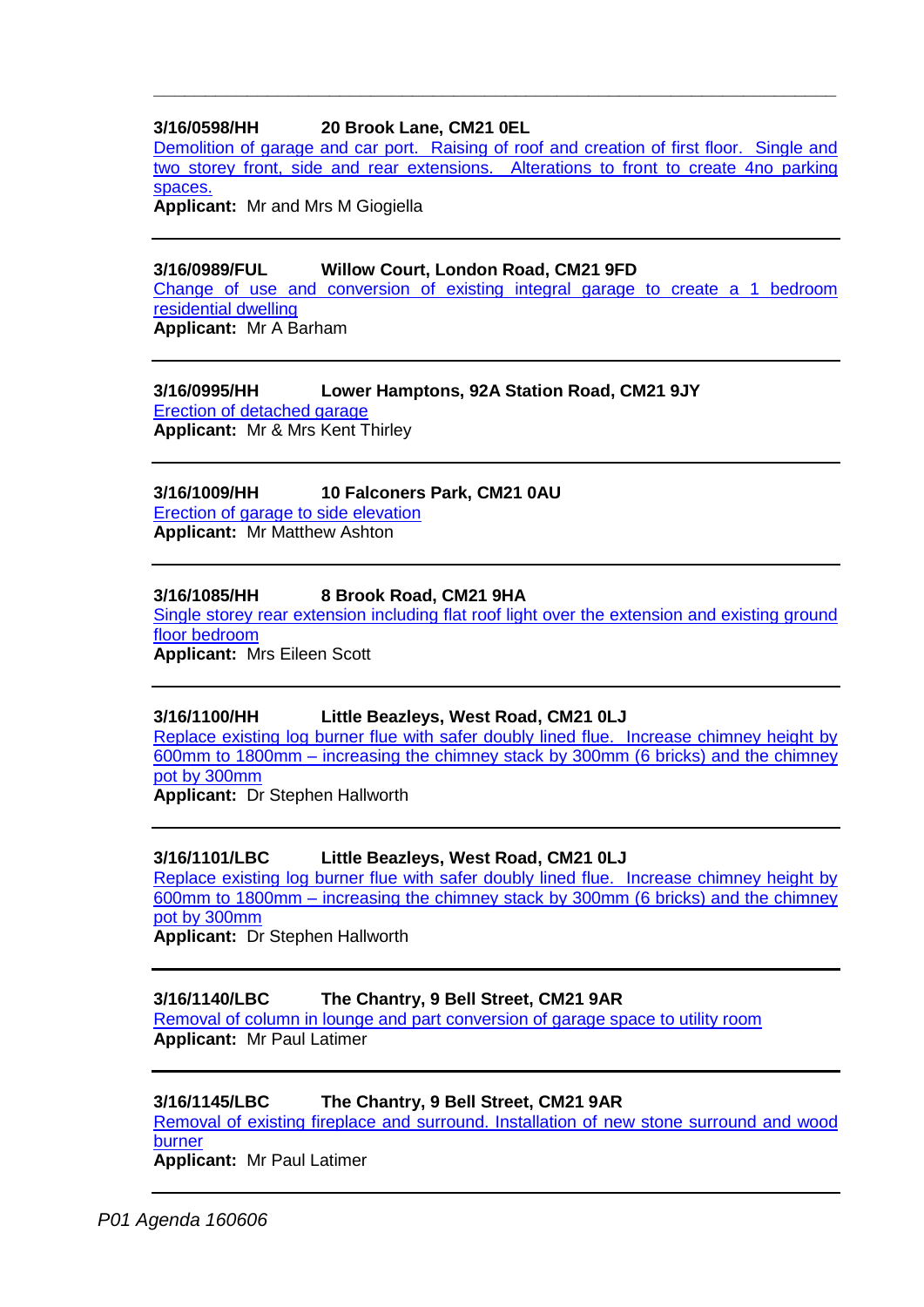## **3/16/1146/PNHH 27 Barnard Road, CM21 9DY**

Single storey rear extension – [Depth 4.5 metres. Maximum height 3.2 metres. Eaves](https://publicaccess.eastherts.gov.uk/online-applications/applicationDetails.do?activeTab=summary&keyVal=O7BLJGGL00X00)  [height 2.4 metres](https://publicaccess.eastherts.gov.uk/online-applications/applicationDetails.do?activeTab=summary&keyVal=O7BLJGGL00X00) **Applicant:** Mrs K Bellwood

**\_\_\_\_\_\_\_\_\_\_\_\_\_\_\_\_\_\_\_\_\_\_\_\_\_\_\_\_\_\_\_\_\_\_\_\_\_\_\_\_\_\_\_\_\_\_\_\_\_\_\_\_\_\_\_\_\_\_\_\_\_\_\_\_\_\_**

**3/16/1172/HH 32 Newton Drive, CM21 9HE**

[Part two storey/part single storey rear extension. Single storey front extension and new](https://publicaccess.eastherts.gov.uk/online-applications/applicationDetails.do?activeTab=summary&keyVal=O7HDRCGLJXY00)  [front bay window](https://publicaccess.eastherts.gov.uk/online-applications/applicationDetails.do?activeTab=summary&keyVal=O7HDRCGLJXY00) **Applicant:** Mr and Mrs Vears

**\_\_\_\_\_\_\_\_\_\_\_\_\_\_\_\_\_\_\_\_\_\_\_\_\_\_\_\_\_\_\_\_\_\_\_\_\_\_\_\_\_\_\_\_\_\_\_\_\_\_\_\_\_\_\_\_\_\_\_\_\_\_\_\_\_\_**

**P 16/08 LATE PLANNING APPLICATIONS**

To deal with Planning Applications received from EHDC following the Publication of this Agenda and received before 03 June 2016

**P 16/09 PLANNING DECISIONS MADE BY EHDC** To receive Planning Decisions from EHDC

> **3/16/0331/HH Penrhyn, London Rd, Spellbrook, CM23 4BA** Erection of garage (Part retrospective) **Applicant: Mr Imdad Hussain** *STC Comment: No objection EHDC Decision: Granted*

## **3/16/0591/HH 39A Gilders, CM21 0EE**

[Rear and side extensions following demolition of conservatory and existing extensions.](https://publicaccess.eastherts.gov.uk/online-applications/applicationDetails.do?activeTab=summary&keyVal=O3VTX2GLJ1300)  [New entrance porch and external cladding.](https://publicaccess.eastherts.gov.uk/online-applications/applicationDetails.do?activeTab=summary&keyVal=O3VTX2GLJ1300)

**\_\_\_\_\_\_\_\_\_\_\_\_\_\_\_\_\_\_\_\_\_\_\_\_\_\_\_\_\_\_\_\_\_\_\_\_\_\_\_\_\_\_\_\_\_\_\_\_\_\_\_\_\_\_\_\_\_\_\_\_\_\_\_\_\_\_**

**\_\_\_\_\_\_\_\_\_\_\_\_\_\_\_\_\_\_\_\_\_\_\_\_\_\_\_\_\_\_\_\_\_\_\_\_\_\_\_\_\_\_\_\_\_\_\_\_\_\_\_\_\_\_\_\_\_\_\_\_\_\_\_\_\_\_**

**Applicant: Mr Neil Bridle** *STC Comment: No objection EHDC Decision: Granted*

**3/16/0618/HH 3 Church Crescent, CM21 9BH**

[Two storey side and rear extension, dormer window to side and 4no rooflights](https://publicaccess.eastherts.gov.uk/online-applications/applicationDetails.do?activeTab=summary&keyVal=O44GYDGLJ2H00) **Applicant: Mr Wayne Cruse**

*STC Comment: No objection EHDC Decision: Refused*

**3/16/0632/HH 5 Walnut Tree Crescent, CM21 9EB** [Single storey rear and side/front extensions, and pitched roof to garage](https://publicaccess.eastherts.gov.uk/online-applications/applicationDetails.do?activeTab=summary&keyVal=O46HEBGL00X00)

**Applicant: Mr R Kelly** *STC Comment: No objection EHDC Decision: Granted*